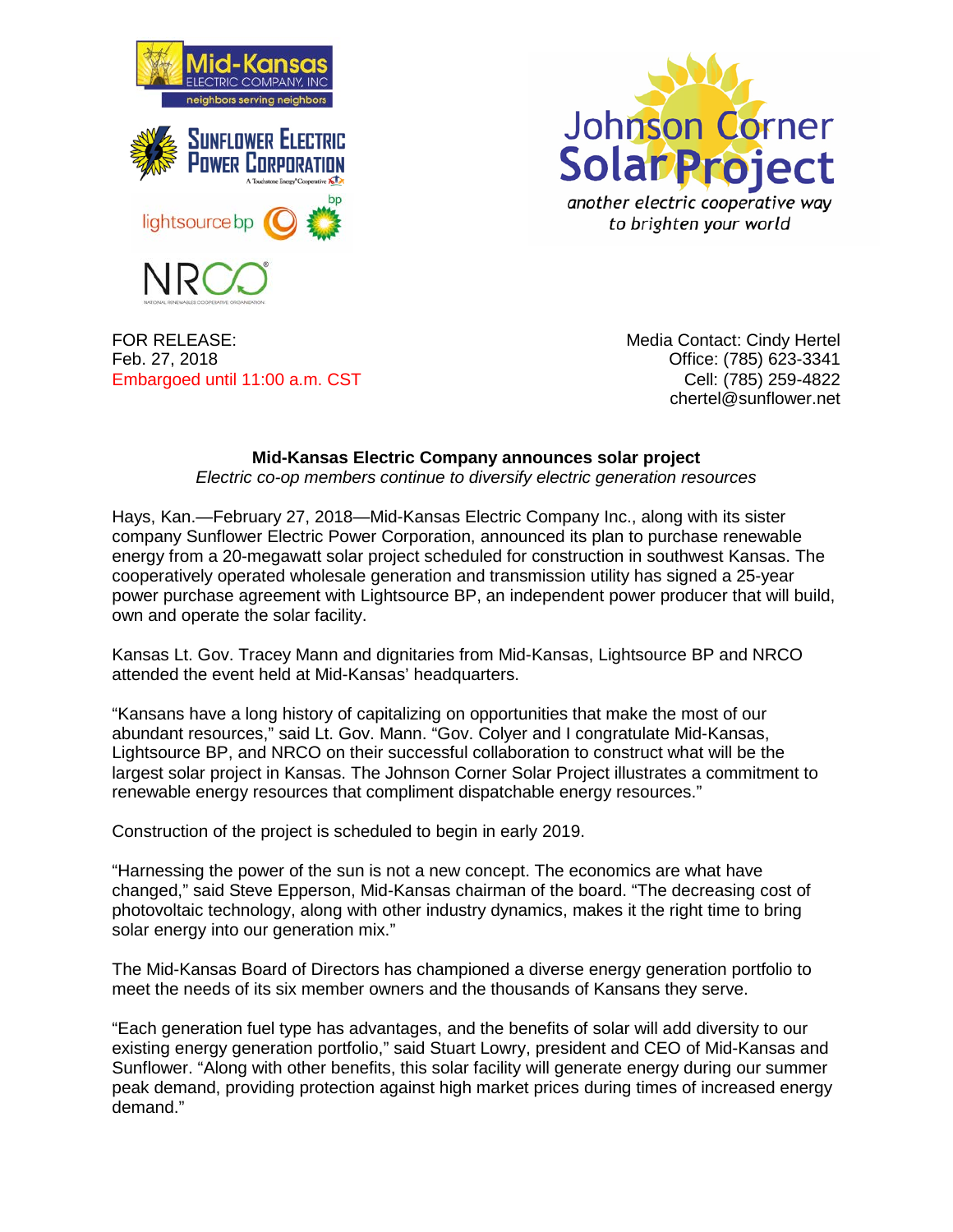The facility, to be located on 241 acres near Johnson, Kan., will have a nameplate capacity of 20 megawatts and will produce approximately 55,500 megawatt hours annually, comprising one percent of the Mid-Kansas and Sunflower combined-system's energy. The project's location was selected not only for its strong generating potential, but also because placing a generating facility at the location will reduce loading on an existing transmission line that is operating near its full capacity, thus deferring or eliminating a costly transmission upgrade that would otherwise be needed in the near future.

"We are delighted to team up with Mid-Kansas and Sunflower to deliver this landmark project," said Lightsource BP's North America Chief Commercial Officer Katherine Ryzhaya. "It is energizing to see solar be both a cost-effective power resource and a viable alternative to costly infrastructure upgrades. This project is a win-win for the ratepayers of western Kansas."

The National Renewable Cooperative Organization (NRCO), with its member-owner Mid-Kansas, jointly developed the project and sourced Lightsource BP as Mid-Kansas' long-term partner.

"NRCO is pleased to have helped another one of its electric cooperative owners develop and contract solar capacity for its portfolio," said Eric Spigelman, director of renewables development. "Johnson Corner solar is a shining example of how a partnership approach can create significant value. NRCO applauds Mid-Kansas and Lightsource BP on their transaction."

"Electric cooperatives were formed by the people and for the people; focusing on their energy needs remains our primary mission," said Corey Linville, vice president, power supply and delivery for Mid-Kansas and Sunflower. "The Mid-Kansas and Sunflower Boards of Directors are both visionary and pragmatic when making decisions to provide our members with reliable energy at the lowest possible cost. The Johnson Corner Solar Project is just one more innovative way to accomplish that."

### **About Mid-Kansas Electric Company, Inc.**

Mid-Kansas Electric Company Inc., a wholesale generation and transmission supplier, is a coalition of five rural electric cooperatives and one wholly owned subsidiary that serve approximately 200,000 Kansans throughout 33 counties. Mid-Kansas' members include Lane-Scott Electric Cooperative Inc., Dighton; Prairie Land Electric Cooperative Inc., Norton; Southern Pioneer Electric Company, Ulysses; The Victory Electric Cooperative Association Inc., Dodge City; Western Cooperative Electric Association Inc., WaKeeney; and Wheatland Electric Cooperative Inc., Scott City, Kan. For more information, please visit the Mid-Kansas website at [www.midkansas.net.](http://www.midkansas.net/)

### **About Sunflower Electric Power Corporation**

Sunflower Electric Power Corporation, established in 1957, is a regional wholesale generation and transmission supplier dedicated to serving its members by providing reliable power at the lowest possible cost consistent with sound business and cooperative practices. Sunflower's member cooperatives include Lane-Scott Electric Cooperative Inc., Dighton; Pioneer Electric Cooperative Inc., Ulysses; Prairie Land Electric Cooperative Inc., Norton; The Victory Electric Cooperative Association Inc., Dodge City; Western Cooperative Electric Association Inc., WaKeeney; and Wheatland Electric Cooperative Inc., Scott City, Kan. [www.sunflower.net.](http://www.sunflower.net/)